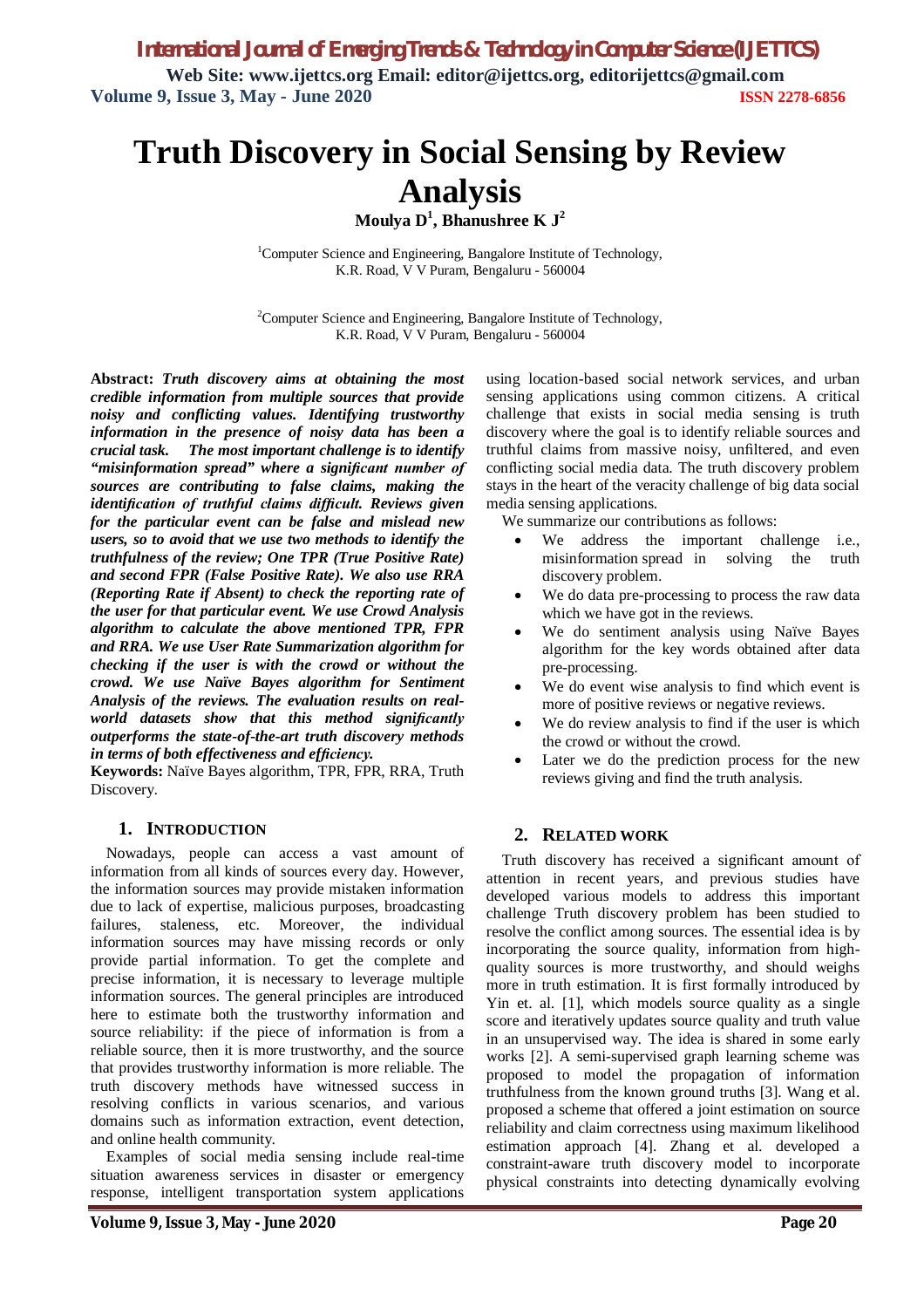# *International Journal of Emerging Trends & Technology in Computer Science (IJETTCS)*

**Web Site: www.ijettcs.org Email: editor@ijettcs.org, editorijettcs@gmail.com Volume 9, Issue 3, May - June 2020 ISSN 2278-6856**

truth [5]. However, there exists a significant knowledge gap in existing truth discovery solutions in terms of identifying truthful claims among widely spread misinformation, which is both a challenging and critical task in truth discovery.

Social media sensing is an emerging sensing paradigm where social sensors voluntarily report their observations of the physical world [6]. Combined with social media analysis techniques, social media sensing enables a great variety of applications.

## **3. PROPOSED MODEL**

In this section, we first formulate the evolving truth discovery problem for the reviews using User Rate Analysis algorithm. We provide an effective data pre-processing method and an algorithm with pre-train steps for practical use.

#### **3.1 Data Preprocessing**

We implement data preprocessing step firstly. Here we filter the raw data and get the keywords as output. In this system we use NLP (Natural Language Processing).

- 1. At first we filter out the stop words like and, as, was, were etc.
- 2. Next we do stemming process, in which we take out words like disappearing, disappeared, etc. to only one word disappear.
- 3. Next is keyword extraction, where we considered only the keywords like good, great, awesome, bad, worst, etc.
- 4. Lastly the term frequency is checked.

#### **3.2 Sentiment Analysis**

Sentiment Analysis is identifying and categorizing opinions expressed in a piece of text, especially in order to determine whether the review is positive or negative.

In this system we are using Naive Bayes Algorithm for sentiment analysis.

#### **3.3 Event Wise Analysis**

In event wise analysis we consider whether the user is with the crowd or without the crowd review. If majority of the user have given the event review as positive then the event is positive and if a new user gives positive review then that user will be with the positive crowd or else he is without crowd count.

To analyze this we use User Review Summarization Algorithm (Algorithm 1).

Algorithm 1: User Review Summarization Algorithm

Start

Let N be number of users

For each user do the following steps

- Initialize with crowd count (wcc) and with out crowd count (wocc) as zero  $(0)$
- Fetch the reviews given by the user
- Let M be the total reviews given by the user
- For each review do the below process
	- 1. Fetch the review
		- 2. Extract Event ID
		- 3. Fetch the Review User Type (RUT)  $(+ve/-ve)$
		- 4. Fetch Review Majority Type (RMT)  $(+ve / -ve)$
		- 5. If  $RUT = RMT$  then increment wee else increment wocc
- Write user summary in table

#### **3.4 Review Analysis**

In truth discovery analysis we use Crowd Analysis Algorithm as shown (Algorithm 2).

Here we calculate True Positive Rate (TPR), False Positive Rate (FPR) and Reporting Rate while Absent (RRA) of the user. First we fetch all the reviews based on the user Id. Then we consider the reviews based on with crowd and without crowd count. Calculate and obtain the result. Based on these values we can get the truthfulness of the user.

Algorithm 2: Crowd Analysis Algorithm

**Start** 

Read the User ID (UID)

Fetch all the reviews based on UID

- Let N be the total review given by the UID
- Let X be the number of reviews UID with crowd
- Let Y be the number of reviews UID without crowd
- Let Z be the number of reviews given by UID without attending the event

Let  $TPR = X/N * 100$ Let  $FPR = Y / N * 100$ Let  $RRA = Z/N * 100$ Store TPR, FPR, RRA with UID in table

#### **4. IMPLEMENTATION**

In this section, we present a detailed model of how the Review analysis takes place. Large amount of user reviews will be taken to train the model. The model takes in the review and does the following: Data Preprocessing, Sentiment Analysis, Event Wise analysis and Review analysis.